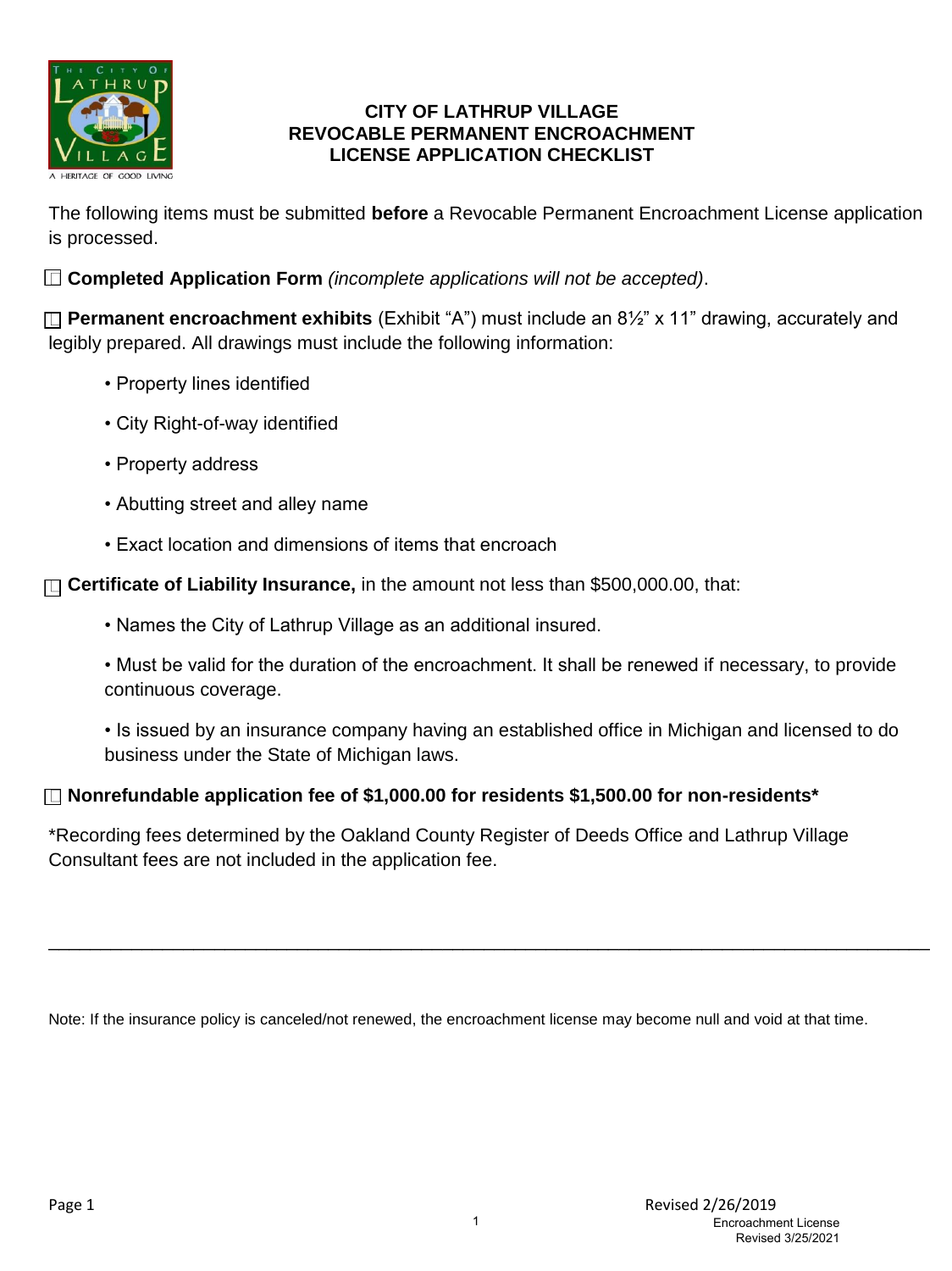

### **CITY OF LATHRUP VILLAGE REVOCABLE PERMANENT ENCROACHMENT LICENSE STANDARD CONDITIONS**

### **THIS LICENSE OBLIGATES THE PERMITTEE/SUCCESSORS AND ASSIGNS TO THE FOLLOWING STANDARD CONDITIONS AND SPECIAL CONDITIONS AS LISTED ON THIS FORM:**

- 1. Any and all operations under this License must meet and conform with all requirements of the City of Lathrup Village's current Standard Construction Specifications, and all other applicable provisions of the City Code or Policies.
- 2. Indemnify, save and hold harmless the City, its officers, employees and agents, and defend them against all claims, suits, causes of action, judgments, and all expenses and attorney fees pertaining thereto, for injuries or death to persons and damage to property attributable to the construction, installation, maintenance, operation or existence of encroachment covered by this permit. Licensee must maintain and furnish proof of liability insurance coverage for the duration of this license. Said liability insurance shall be at a minimal amount of \$500,000.00. **The City of Lathrup Village shall be named as additional insured** and be notified in writing a minimum of 45 days prior to cancellation of the insurance policy. Also, the insurance certificate must include the encroachment location as indicated on the application. The policy and terms must be pre-approved by the City of Lathrup Village.
- 3. The City has the right to remove, at any time, for any reason, the encroachment. Upon request of the City, licensee must immediately remove, cease operations and surrender this License and/or alter or relocate, at applicants' own expense, the fixtures for which this permit is granted. Upon failure to do so, the City of Lathrup Village shall take such necessary action and the applicant shall be responsible to reimburse the City of Lathrup Village for the costs it incurs to perform same. If such costs are not promptly paid, all costs incurred by the City shall constitute a lien upon the real property to which the encroachment benefits. Such lien shall be of the same character and effect as a lien created for City real property taxes pursuant to State law
- 4. The Licensee will furnish and provide to the City as determined necessary by the City Manager or his/her designee, such plans, insurance, bonds, specifications, information, releases, guarantees, licenses, permits, approval from others, and comply with all other requirements pertaining to said encroachment request and any necessary subsequent removal/restoration as determined necessary by the City Manager or his/her designee.
- 5. This License does not relieve the applicant from meeting any applicable requirements of law, statute or policy of any public bodies or agencies.

THE OWNER ACKNOWLEDGES HE/SHE HAS READ THE CONDITIONS AND AGREES TO ABIDE BY SAME.

\_\_\_\_\_\_\_\_\_\_\_\_\_\_\_\_\_\_\_\_\_\_\_\_\_\_\_\_\_\_\_\_\_\_\_\_\_\_\_\_\_\_\_\_\_\_\_\_\_\_\_\_\_\_\_\_\_\_\_\_\_\_\_\_\_\_\_\_\_\_\_\_\_\_\_\_\_\_\_\_\_\_ Owner's Name (Please Print) **Canadian Company Company** Owner's Signature **Date** Date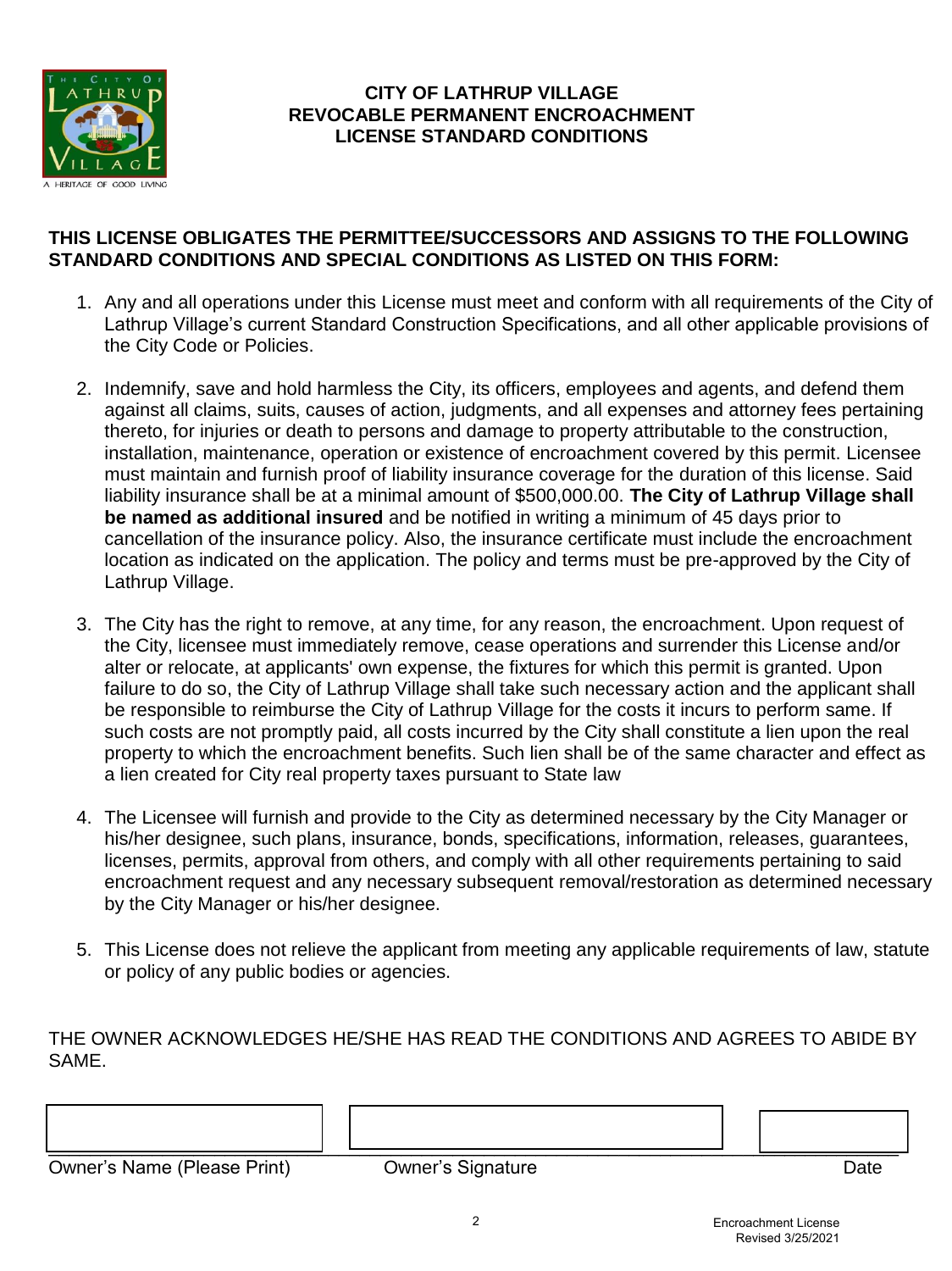

#### **CITY OF LATHRUP VILLAGE REVOCABLE PERMANENT ENCROACHMENT LICENSE APPLICATION**

| <b>For Office Use Only</b> |  |                        |  |  |
|----------------------------|--|------------------------|--|--|
| Date Received: I           |  | <b>License Number:</b> |  |  |

*INSTRUCTIONS: COMPLETE THE FOLLOWING SECTIONS AS IT APPLIES TO YOUR REQUEST* 

**THIS LICENSE IS FOR:** *(CHECK ONE ONLY)*

# **PERPETUATUAL UNTIL REVOKED BY THE CITY.**

**PRE-EXISTING CONDITION AND PERPETUATUAL UNTIL REVOKED BY THE CITY.** 

Validation Period: Requested Start Date:

This application for license is made by:

\_\_\_\_\_\_\_\_\_\_\_\_\_\_\_\_\_\_\_\_\_\_\_\_\_\_\_\_\_\_\_\_\_\_\_\_\_, at\_\_\_\_\_\_\_\_\_\_\_\_\_\_\_\_\_\_\_\_\_\_\_\_\_\_\_\_\_\_\_\_\_\_\_\_\_\_ (Print Owner's Full Name) (Print Owner's Legal Mailing Address)

daytime phone number: <u>Lesse resections</u>, hereinafter referred to as "Licensee",

Licensee is the owner of the following described properties located in the City of Lathrup Village, Oakland **County** 

Legal Address:

Street Address:

Licensee is the owner of said properties abut the following **described public right(s)-of-way (name of streets/alleys impacted)**:

 $\mathcal{L}_\text{max} = \frac{1}{2} \int_{-\infty}^{\infty} \frac{1}{2} \left( \frac{1}{2} \frac{1}{2} \frac{1}{2} \frac{1}{2} \frac{1}{2} \frac{1}{2} \frac{1}{2} \frac{1}{2} \frac{1}{2} \frac{1}{2} \frac{1}{2} \frac{1}{2} \frac{1}{2} \frac{1}{2} \frac{1}{2} \frac{1}{2} \frac{1}{2} \frac{1}{2} \frac{1}{2} \frac{1}{2} \frac{1}{2} \frac{1}{2} \frac{1}{2} \frac{1}{2} \frac{1}{2} \frac{1$  $\mathcal{L}_\text{max}$  and  $\mathcal{L}_\text{max}$  and  $\mathcal{L}_\text{max}$  and  $\mathcal{L}_\text{max}$  and  $\mathcal{L}_\text{max}$  and  $\mathcal{L}_\text{max}$  and  $\mathcal{L}_\text{max}$ 

\_\_\_\_\_\_\_\_\_\_\_\_\_\_\_\_\_\_\_\_\_\_\_\_\_\_\_\_\_\_\_\_\_\_\_\_\_\_\_\_\_\_\_\_\_\_\_\_\_\_\_\_\_\_\_\_\_\_\_\_\_\_\_\_\_\_\_\_\_\_\_\_\_\_\_\_\_\_\_\_\_\_\_\_\_  $\Box$  . The contract of the contract of the contract of the contract of the contract of the contract of the contract of the contract of the contract of the contract of the contract of the contract of the contract of the co \_\_\_\_\_\_\_\_\_\_\_\_\_\_\_\_\_\_\_\_\_\_\_\_\_\_\_\_\_\_\_\_\_\_\_\_\_\_\_\_\_\_\_\_\_\_\_\_\_\_\_\_\_\_\_\_\_\_\_\_\_\_\_\_\_\_\_\_\_\_\_\_\_\_\_\_\_\_\_\_\_\_\_\_\_ \_\_\_\_\_\_\_\_\_\_\_\_\_\_\_\_\_\_\_\_\_\_\_\_\_\_\_\_\_\_\_\_\_\_\_\_\_\_\_\_\_\_\_\_\_\_\_\_\_\_\_\_\_\_\_\_\_\_\_\_\_\_\_\_\_\_\_\_\_\_\_\_\_\_\_\_\_\_\_\_\_\_\_\_\_

Licensee desires to encroach upon said right-of-way for the following purposes and as shown and described in *Exhibit "A"*, attached to this License. **Describe Exhibit "A":**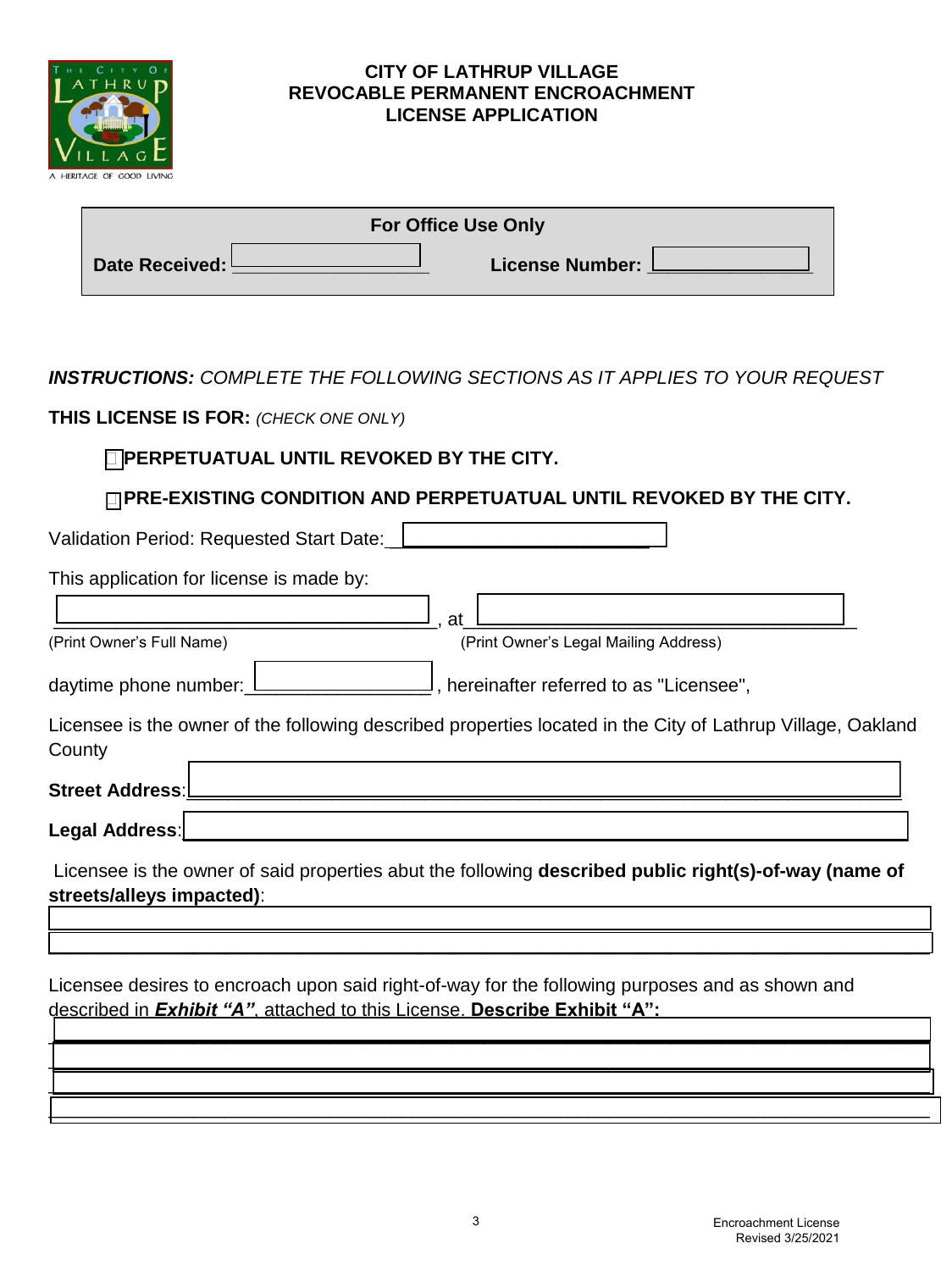An encroachment effectively provides public property for private use. Therefore, as a general policy, it is not in the City's interest to grant encroachments. New structures should be able to accomplish their various needs within the confines of their property boundaries and required setbacks. Granting of encroachment will generally occur under one of the following conditions:

a) To acknowledge an existing, historical unlicensed encroachment and to outline the owner's liability and responsibility for maintenance and future removal of the encroaching structure, or

b) To license an encroachment that is a public amenity. Examples may include awnings on commercial structures, non-restrictive safe objects, planters in the right-of-way (but not within pedestrian walkways), irrigation systems approved by Engineering and Parks Departments to maintain landscaping within public right-of-way.

All decisions of the City Council on Encroachment License Applications will be final.

Licensee covenants and agrees as follows:

There is a non-refundable application fee of **\$1,000.00 for residents \$1,500.00 for non-residents**, this fee does not include the cost of recording the license with the Oakland County Register of Deeds or any City Consultant fees associated with preparation and or review of the license.

This license is granted for a specific use and within a specified term as checked above, subject to being terminated at any time and for any reason at the sole discretion of the City of Lathrup Village.

This license shall be subordinate to the right of the City of Lathrup Village to use said area for any public purposes.

The Licensee shall obtain right-of-way and Building Permits as required by the City for any work to be performed in the public right-of-way with design approvals for such work obtained from the Building Official. Licensee agrees to join any improvement district formed for the purpose of constructing improvements within public right-of-way. Licensee is responsible for the maintenance and repair of the public right-of-way, together with improvements constructed therein, which the City of Lathrup Village, in the exercise of its discretion, shall determine to be necessary to keep the same in a safe and clean condition. In the event that Licensee defaults in any of its duties as set forth herein, the City of Lathrup Village shall have the right, upon written notification to the Licensee, to perform duties to the City of Lathrup Village's standards and to recover all costs for performing duties from the Licensee. Further, Licensee waives any claim for damages sustained by Licensee and Licensee shall hold the City of Lathrup Village harmless for any claims, causes of action or damages asserted against the City of Lathrup Village for the work performed by the City of Lathrup Village pursuant to this paragraph.

Unless the property that is the subject of this license agreement is covered by a homeowner's insurance policy, Licensee shall at all times during the term hereof, carry public liability insurance for the benefit of the City with limits of not less than \$500,000 as may be amended from time to time, naming the City as *"Additional Insured".* 

Licensee shall maintain said public liability insurance coverage in full force and effect during the term of this License and shall furnish the City with a most current certificate of such coverage evidencing its validity. All insurance policies maintained pursuant to this agreement shall contain the following endorsement: *"It is hereby understood and agreed that this insurance policy may not be canceled by the surety until*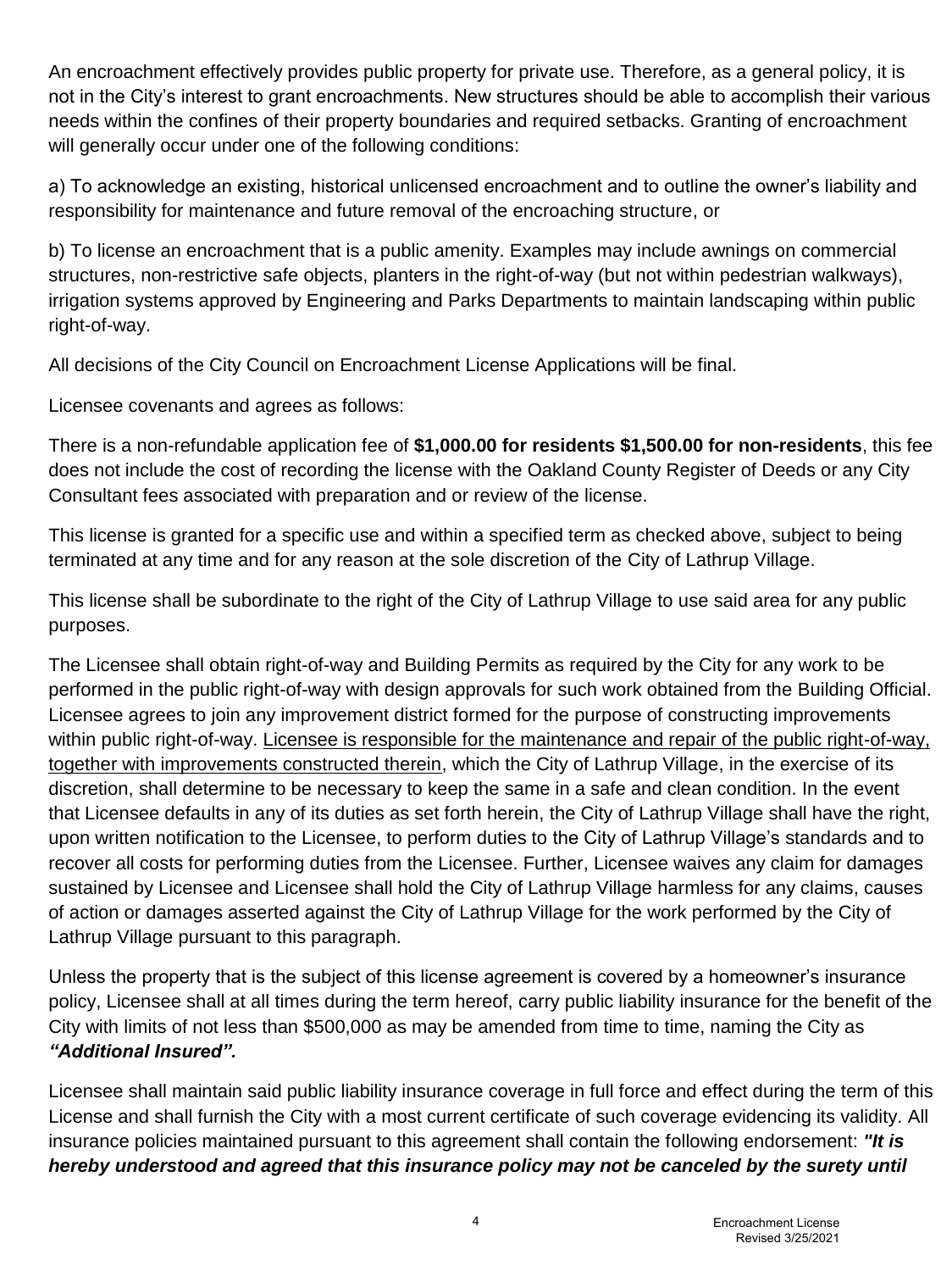# *forty-five (45) days after receipt by the City of a written notice of such intention to cancel or not to*  **renew.**" The Licensee shall show proof of this insurance to the City before this agreement is filed.

Licensee agrees to indemnify and hold harmless the City of Lathrup Village, its officers, employees, insurers, and self-insurance, from and against all liability, claims, and demands, on account of injury, loss, or damage, including without limitation claims arising from bodily injury, death, property loss or damages, or any other loss of any kind whatsoever, which arise out of or are in any manner connected with this license, including but not limited to, if such injury, loss, or damage is caused in whole or in part by, or is claimed to be caused in whole or part by the act, omission, error, professional error, mistake, negligence, or other fault of licensee or the City. Licensee agrees to investigate, handle, respond to, and to provide defense for and defend against, any such liability, claim or demands at the sole expense of the licensee or, at the option of the City of Lathrup Village, licensee agrees to pay the City of Lathrup Village or reimburse the City of Lathrup Village for the defense costs incurred by the City of Lathrup Village in connection with, any such liability, claims, or demands. The licensee also agrees to bear all other costs and expenses related thereto, including court costs and attorney fees, whether or not any such liability, claims, or demands alleged are groundless, false or fraudulent.

This license may be terminated by Licensee at any time and for any reason following delivery of a written notice of Licensee's intent to cancel. The City of Lathrup Village may terminate this license at any time and for any reason. Upon termination, Licensee shall at Licensee's expense, remove any improvements or encroachments from said property. The property shall be restored to a condition satisfactory to the City of Lathrup Village.

This license is subject to all state laws, the provisions of the Charter of the City of Lathrup Village as it now exists or may hereafter be amended, and the ordinances of the City of Lathrup Village now in effect or those which may hereafter is adopted.

Nothing herein shall be construed so as to prevent the City of Lathrup Village from granting such additional licenses or property interests in or affecting said public property as it deems necessary.

The conditions hereof imposed on the granted license of encroachment shall constitute covenants running with the life of improvements encroaching in public right of way, and binding upon Licensee. The encroachment shall terminate when the improvement has failed or out of compliance with required standards of performance or if it is revoked by the City, whichever comes sooner.

In any legal action to enforce the provisions of this Agreement, the prevailing party shall be entitled to its reasonable attorney's fees.

If the structure for which this license was issued is removed for any reason, Licensee shall not continue to rebuild in the public right-of-way. The public right-of-way is for the general public benefit, and it is not for occupation or construction of encroachments.

The licensee waives any and all claims against the City of Lathrup Village for loss or damage to the improvements constructed within the encroachment area.